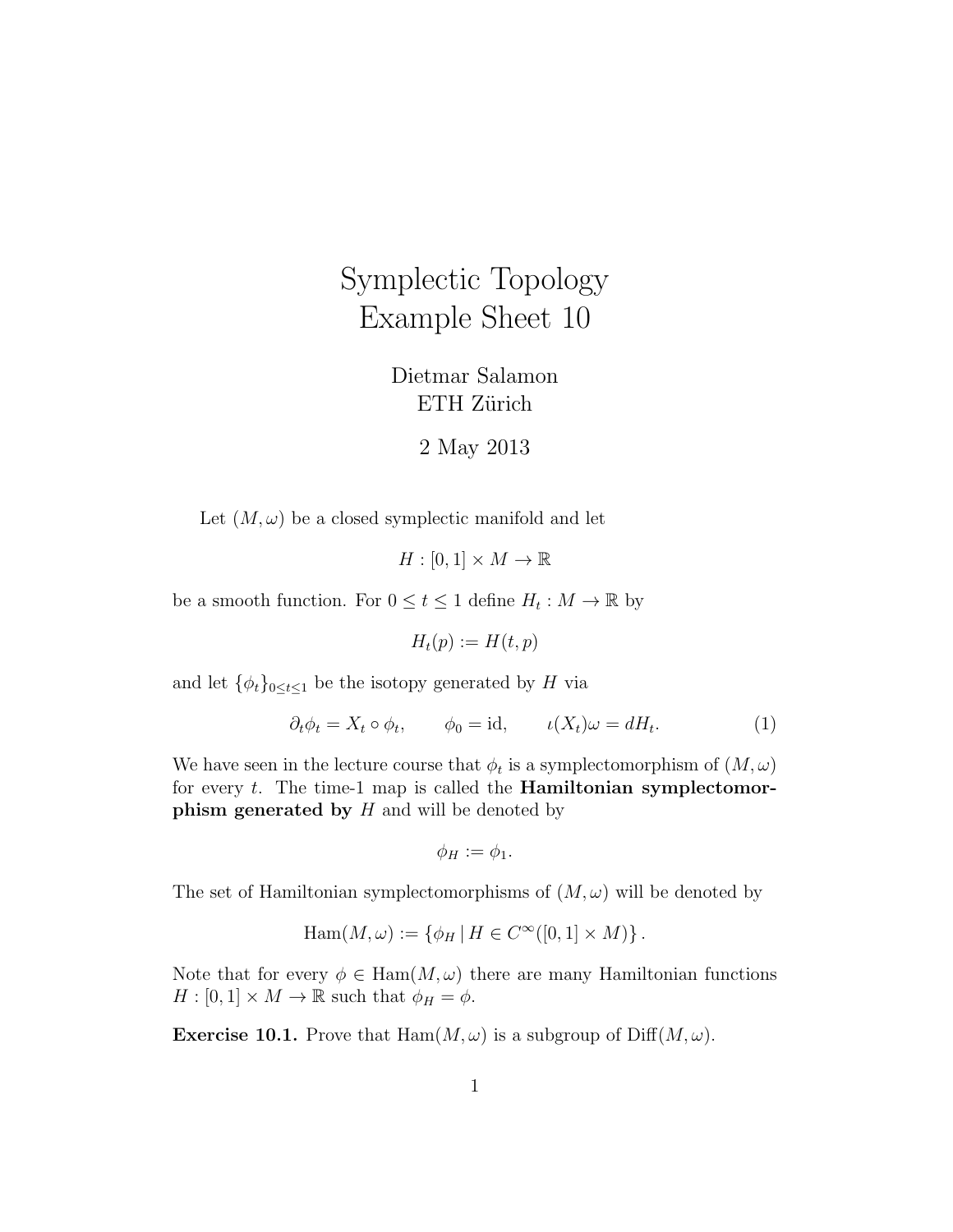**Exercise 10.2.** The **Hofer norm** of a function  $H : [0,1] \times M \to \mathbb{R}$  is defined by

$$
||H|| := \int_0^1 \left( \max_M H_t - \min_M H_t \right) dt
$$

The **Hofer distance** of two symplectomorphisms  $\phi_0, \phi_1 \in \text{Ham}(M, \omega)$  is the real number

$$
d(\phi_0, \phi_1) := \inf_{\phi_H = \phi_1 \circ \phi_0^{-1}} ||H||,
$$

where the infimum is taken over all smooth functions  $H : [0,1] \times M \to \mathbb{R}$ that generate the symplectomorphism  $\phi_1 \circ \phi_0^{-1} = \phi_H$ . Prove that the Hofer distance  $d : \text{Ham}(M, \omega) \times \text{Ham}(M, \omega) \to [0, \infty)$  satisfies the following axioms. (Symmetry) For all  $\phi_0, \phi_1 \in \text{Ham}(M, \omega)$ 

$$
d(\phi_0, \phi_1) = d(\phi_1, \phi_0).
$$

(Triangle Inequality) For all  $\phi_0, \phi_1, \phi_2 \in \text{Ham}(M, \omega)$ 

$$
d(\phi_0, \phi_2) \le d(\phi_0, \phi_1) + d(\phi_1, \phi_2).
$$

(Invariance) For all  $\phi_0, \phi_1, \psi \in \text{Ham}(M, \omega)$ 

$$
d(\phi_0 \circ \psi, \phi_1 \circ \psi) = d(\psi \circ \phi_0, \psi \circ \phi_1) = d(\phi_0, \phi_1)
$$

(Conjugacy) For all  $\phi_0, \phi_1 \in \text{Ham}(M, \omega)$  and all  $\psi \in \text{Diff}(M, \omega)$ 

$$
d(\psi^{-1} \circ \phi_0 \circ \psi, \psi^{-1} \circ \phi_1 \circ \psi) = d(\phi_0, \phi_1)
$$

**Exercise 10.3.** For  $H : [0,1] \times M \to \mathbb{R}$  define

$$
||H||':=\int_0^1\sqrt{\int_M H_t^2\frac{\omega^n}{n!}}\,dt.
$$

For  $\phi_0, \phi_1 \in \text{Ham}(M, \omega)$  define

$$
d'(\phi_0, \phi_1) := \inf_{\phi_H = \phi_1 \circ \phi_0^{-1}} ||H||',
$$

where the infimum is taken over all smooth functions  $H : [0,1] \times M \to \mathbb{R}$ that satisfy  $\phi_H = \phi_1 \circ \phi_0^{-1}$  and  $\int_M H_t \omega^n = 0$  for all t. Prove that the function  $d'$ : Ham $(M, \omega) \times$  Ham $(M, \omega) \to \mathbb{R}$  also satisfies the axioms listed in Exercisee 10.2. (Note: It turns out that the Hofer distance is always nondegenerate, however, a theorem by Eliashberg and Polterovich asserts that the function  $d'$  vanishes on every symplectic manifold.)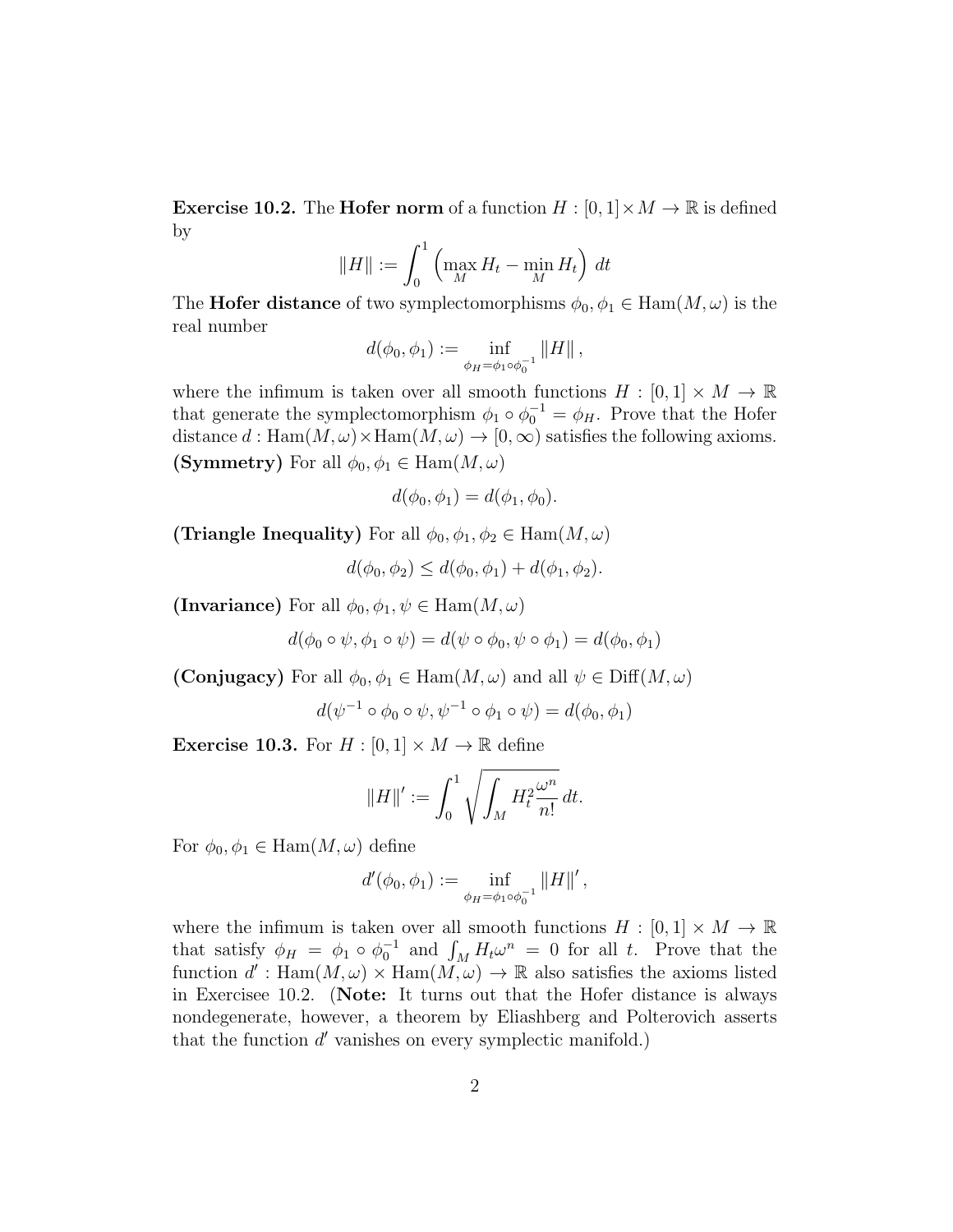Let  $(\Sigma, j, dvol_{\Sigma})$  be a closed Riemann surface,  $(M, \omega)$  be a symplectic manifold, let  $\Sigma \to \mathcal{J}(M,\omega) : z \mapsto J_z$  be a smooth family of  $\omega$ -compatible almost complex structures, and let  $K \in \Omega^1(\Sigma, C^{\infty}(M))$  be a 1-form on  $\Sigma$ with values in the space of smooth functions on  $M$ . Thus  $K$  assigns to each  $z \in \Sigma$  a linear map

$$
T_z \Sigma \to C^\infty(M) : \widehat{z} \mapsto K_{z,\widehat{z}}
$$

and to each point  $p \in M$  a 1-form  $K(p) \in \Omega^1(\Sigma)$  via  $K(p)_z(\hat{z}) := K_{z,\hat{z}}(p)$ .<br>Note that K can be also thought of as a 1 form on the product manifold Note that  $K$  can be also thought of as a 1-form on the product manifold

$$
\widetilde{M} := \Sigma \times M
$$

which assigns to a tangent vector  $(\widehat{z}, \widehat{p}) \in T_{(z,p)}\widetilde{M} = T_z\Sigma \times T_pM \to \mathbb{R}$  the real number  $K_{z,\hat{z}}(p)$ . When understood as a 1-form on  $\widetilde{M}$  the differential of K will be denoted by  $d^M K \in \Omega^2(M)$ . When understood as 1-form on  $\Sigma$  with values in  $C^{\infty}(M)$ , the differential of K will be denoted by  $d^{\Sigma} K \in \Omega^{2}(\Sigma, C^{\infty}(M));$ this 2-form is defined by defined by

$$
(d^{\Sigma}K)_z(\widehat{z}_1\widehat{z}_2)(p) := (d(K(p)))_z(\widehat{z}_1,\widehat{z}_2)
$$

for  $p \in M$ ,  $z \in \Sigma$ , and  $\widehat{z}_1, \widehat{z}_2 \in T_z \Sigma$ .

Define the function  $R_K: \Sigma \times M \rightarrow \mathbb{R}$  by

$$
R_K \text{dvol}_{\Sigma} := d^{\Sigma} K + \frac{1}{2} \{ K \wedge K \}.
$$

Here  $\frac{1}{2} \{ K \wedge K \} \in \Omega^2(\Sigma, C^{\infty}(M))$  is the 2-form which assigns to each pair  $\widehat{z}_1, \widehat{z}_2 \in T_z \Sigma$  the Poisson bracket  $\{K_{z, \widehat{z}_1}, K_{z, \widehat{z}_2}\} \in C^{\infty}(M)$ .

Denote by  $\mathrm{pr}_{\Sigma}: \widetilde{M} \to \Sigma$  and  $\mathrm{pr}_{M}: \widetilde{M} \to M$  the obvious projections, choose a function  $\kappa : \Sigma \to (0, \infty)$ , and define  $\tilde{\omega} \in \Omega^2(M)$  by

$$
\widetilde{\omega} := \mathrm{pr}_M^* \omega - d^{\widetilde{M}} K + \mathrm{pr}_\Sigma^* (\kappa \mathrm{dvol}_\Sigma)
$$

For  $u : \Sigma \to M$  define

$$
d_K u := du + X_K(u),
$$

where  $X_K(u) \in \Omega^1(\Sigma, u^*TM)$  is defined by  $(X_K(u))_z(\hat{z}) := X_{K_{z,\hat{z}}}(u(z))$ , and

$$
\bar{\partial}_{J,K}(u) := (d_K u)^{0,1} := \frac{1}{2}(d_K u + J(u) \circ d_K u \circ j).
$$